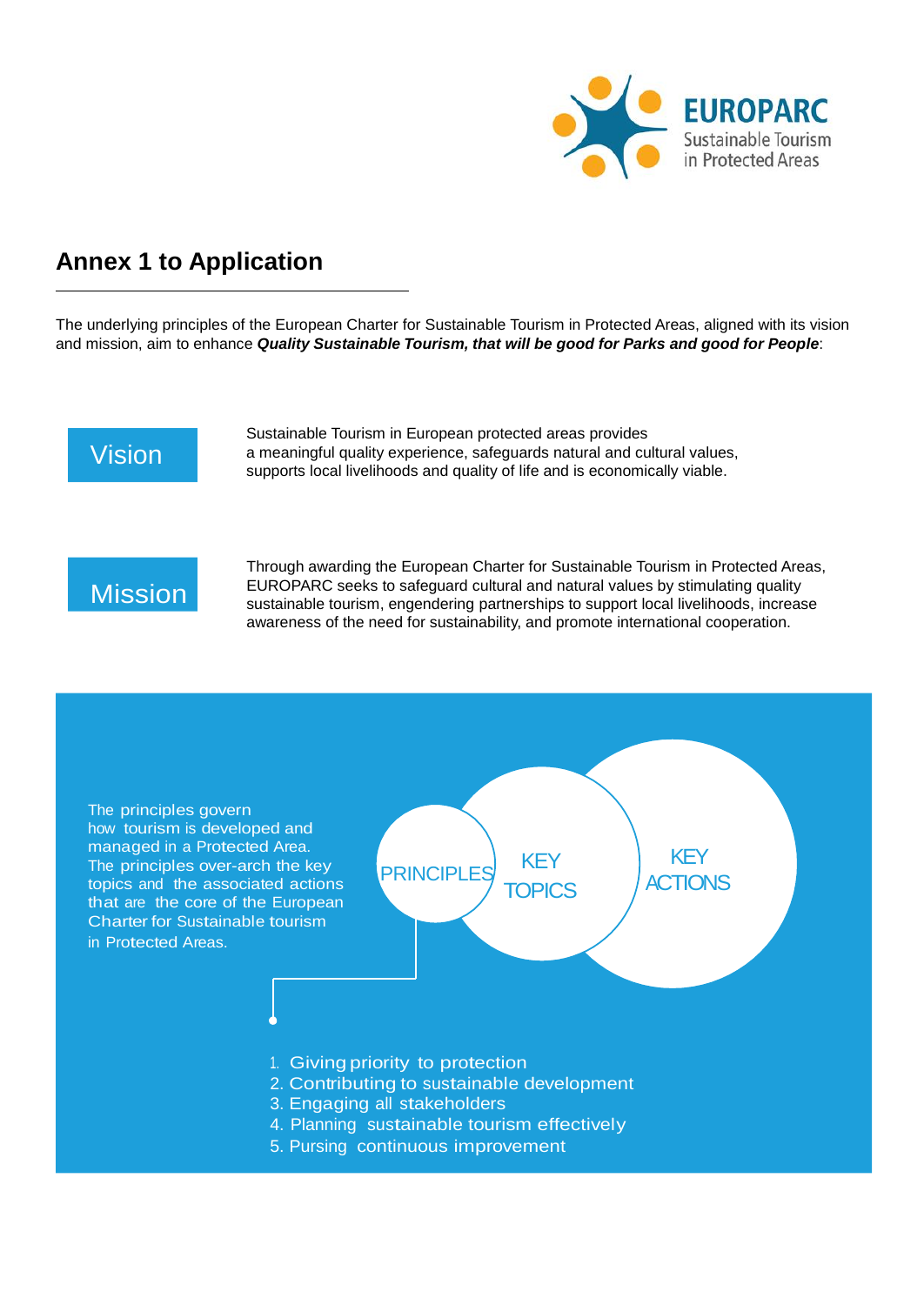The Sustainable Tourism Strategy and Action Plan should be based on local circumstances and priorities as assessed and agreed through the consultation process.

However, to comply with the requirements of the Charter it must demonstrate coverage of the following key topics and associated actions in the Action Plan.

## **KEY TOPICS KEY ACTIONS**

| 1) Protecting valuable<br>landscapes, biodiversity<br>and cultural heritage                                                          | 1) Influencing land use planning and the control of potentially damaging developments;<br>2) Influencing the location, type and design of tourism developments;<br>3) Managing visitor flows, activities and behavior in sensitive areas and sites.                                                                                                                                                                                                                 |
|--------------------------------------------------------------------------------------------------------------------------------------|---------------------------------------------------------------------------------------------------------------------------------------------------------------------------------------------------------------------------------------------------------------------------------------------------------------------------------------------------------------------------------------------------------------------------------------------------------------------|
| 2) Supporting<br>conservation through<br>tourism                                                                                     | 1) Encouraging visitors and tourism businesses to support conservation, through<br>donations, volunteering and other activity;<br>2) Using revenues obtained from tourism-related activity to support conservation;<br>3) Establishing, supporting and promoting tourism-related investments, projects and activities<br>that help to conserve the natural and cultural heritage.                                                                                   |
| 3) Reducing carbon<br>footprint, pollution and<br>wasteful resource use                                                              | 1) Working with tourism businesses to improve environmental management, including use of<br>energy and water, waste management, and noise and light pollution;<br>2) Promoting the use of public transport and other alternatives to cars.                                                                                                                                                                                                                          |
| 4) Providing safe<br>access, quality<br>facilities and special<br>experiences of the<br>protected area,<br>available to all visitors | 1) Providing a wide range of access opportunities, with attention to safety and risk<br>management;<br>2) Improving the quality of visitor facilities and services;<br>3) Providing visitors with specific tourism offers which involve discovery, interpretation<br>and appreciation of the area's special natural and cultural heritage;<br>4) Providing facilities and information for visitors with special needs.                                              |
| 5) Effectively<br>communicating the area<br>to visitors                                                                              | 1) Ensuring that marketing materials and activities promote the area effectively and<br>responsibly;<br>2) Providing good quality and effective visitor information and interpretation;<br>3) Ensuring that tourism businesses and other local stakeholders are well informed about the<br>area and provide relevant and accurate information to visitors;<br>4) Providing specific information and interpretation for young people, schools and student<br>groups. |
| 6) Ensuring social<br>cohesion                                                                                                       | 1) Anticipating, monitoring and minimising any existing and potential conflicts with local resi-<br>dents;<br>2) Maintaining good communication and engagement between local residents,<br>businesses, visitors and the protected area authority;<br>3) Encouraging and developing appropriate partnership activity with and between<br>stakeholders.                                                                                                               |
| 7) Strengthening<br>prosperity in the local<br>community                                                                             | 1) Promoting the provision and identity of local produce and services and their purchase and<br>use by visitors and tourism businesses;<br>2) Supporting the economic viability and performance of local tourism businesses and the<br>provision of local employment in tourism.                                                                                                                                                                                    |
| 8) Providing training<br>and capacity building                                                                                       | 1) Providing relevant training for staff of the protected area authority in sustainable<br>tourism development and management;<br>2) Providing and encouraging relevant training and capacity building for tourism<br>businesses and other stakeholders in sustainable tourism.                                                                                                                                                                                     |